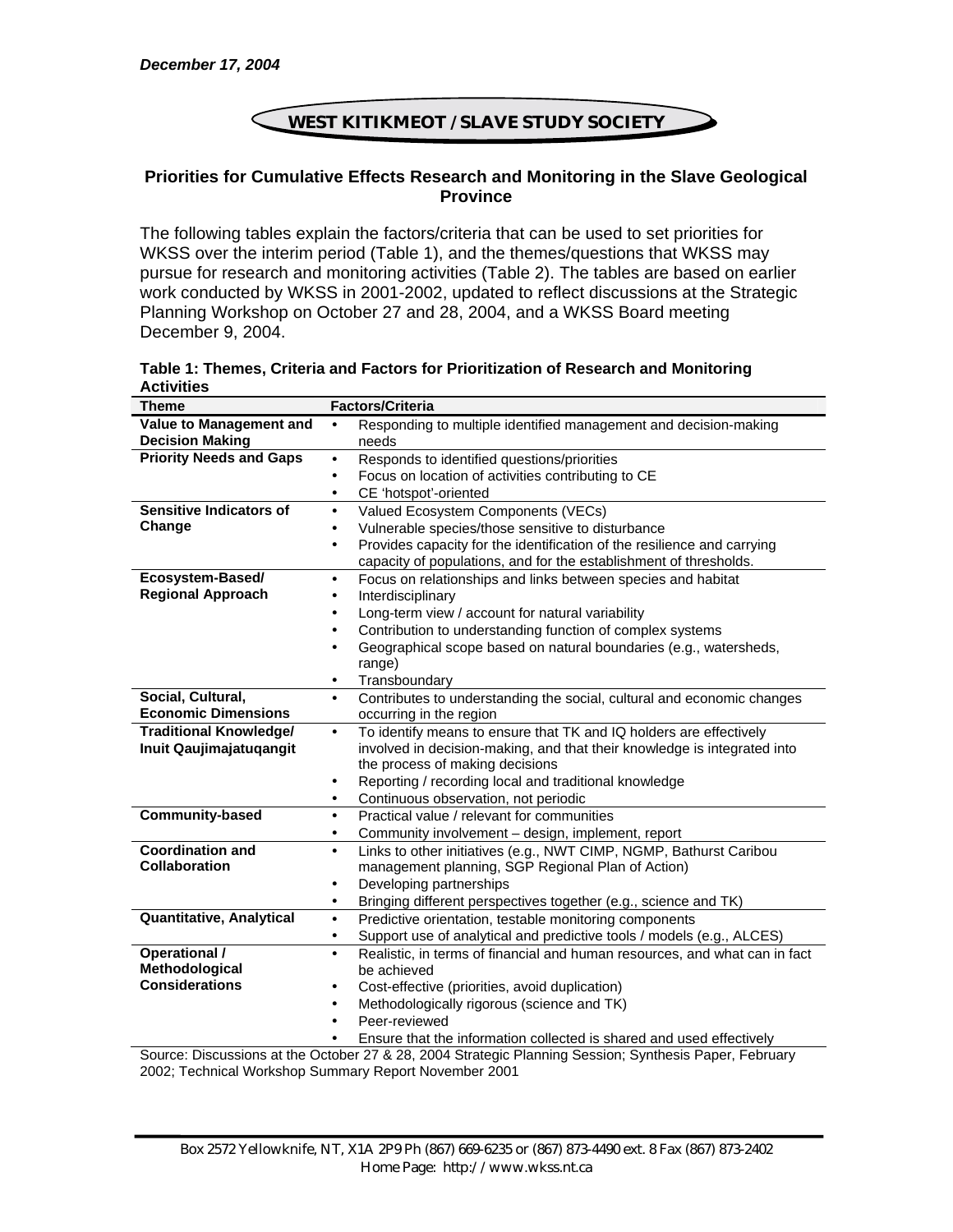| Type of<br>Project                                          | Theme                                             | <b>Example Questions</b>                                                                                                                                                                                                                                                                                                                                                                                                                                                                                                                                                                                                                                                                                            |  |  |
|-------------------------------------------------------------|---------------------------------------------------|---------------------------------------------------------------------------------------------------------------------------------------------------------------------------------------------------------------------------------------------------------------------------------------------------------------------------------------------------------------------------------------------------------------------------------------------------------------------------------------------------------------------------------------------------------------------------------------------------------------------------------------------------------------------------------------------------------------------|--|--|
| <b>Fieldwork and</b><br><b>Research</b>                     | $\overline{\text{Caribou}}^1$                     | Are there investigations to be done that will contribute to the<br>$\bullet$<br>ongoing development of caribou protection?<br>What are the effects of mining and related development on the<br>٠<br>behaviour, health and population of the Bathurst Caribou Herd?<br>In relation to calving and post-calving behaviour and needs of<br>٠<br>caribou, are there critical areas and/or habitat that that can be<br>identified?<br>What is natural variability in caribou distribution, abundance and<br>behaviour?                                                                                                                                                                                                   |  |  |
|                                                             | <b>Carnivores</b>                                 | What does tracking or indexing of populations indicate about large<br>$\bullet$<br>carnivore response to development?<br>How can carnivore-human interactions (+ associated wildlife<br>$\bullet$<br>mortality) be reduced?<br>What are the effects of new roads and increased road traffic on<br>$\bullet$<br>the behaviour and movements of carnivore species?                                                                                                                                                                                                                                                                                                                                                    |  |  |
| <b>Mapping</b><br>Project                                   | <b>Human Land Use</b><br>(Non-Industrial)         | What are the human uses of the land, and where are particularly<br>$\bullet$<br>important or sensitive areas located?                                                                                                                                                                                                                                                                                                                                                                                                                                                                                                                                                                                               |  |  |
|                                                             | <b>Conservation</b><br><b>Planning</b>            | What are the significant habitat/critical areas/biodiversity<br>$\bullet$<br>'hotspots' in the SGP?<br>What are the areas of the SGP most likely to experience<br>$\bullet$<br>cumulative effects from development?<br>Complete regional vegetation classification information for the<br>٠<br>entire study area<br>How can habitat affected by human activity be effectively<br>٠<br>remediated?                                                                                                                                                                                                                                                                                                                   |  |  |
|                                                             | Watershed<br><b>Mapping</b>                       | Complete detailed watershed mapping (primary, secondary,<br>$\bullet$<br>tertiary) for the entire study area                                                                                                                                                                                                                                                                                                                                                                                                                                                                                                                                                                                                        |  |  |
| <b>Research</b><br>Paper/<br><b>Issue</b><br>Identification | Transportation/<br><b>Access</b>                  | What are the effects of increasing transportation/access in the<br>$\bullet$<br>study area (e.g., existing and new all-season and winter roads,<br>marine and air transport, on-site industrial transportation<br>infrastructure)?                                                                                                                                                                                                                                                                                                                                                                                                                                                                                  |  |  |
|                                                             | Social, Cultural,<br><b>Economic</b>              | What is the current state of knowledge with respect to social,<br>$\bullet$<br>cultural and economic indicators, thresholds and limits of<br>acceptable change in the study area?<br>What are the institutional or political challenges to examination of<br>$\bullet$<br>the social and cultural effects of development, and the application<br>of the information that is available? What are the opportunities<br>available to do so?<br>What are the cumulative social, cultural and economic effects<br>(negative/positive) of development in the study area on families<br>and communities?<br>What are the impacts of a two-week-in, two-week-out work<br>$\bullet$<br>schedule on families and communities? |  |  |
|                                                             | <b>Thresholds and</b><br><b>Carrying Capacity</b> | What is the current state of knowledge with respect to the<br>$\bullet$<br>concepts of resilience, carrying capacity, thresholds and limits of<br>acceptable change, and how can this knowledge be applied in the<br>study area?<br>How can water quality data be standardized and tracked<br>٠<br>(information management) to detect changes? When do changes<br>become significant or unacceptable? Do we know enough about<br>"end use" to decide this?                                                                                                                                                                                                                                                          |  |  |

## **Table 2: Priority Research and Monitoring Themes and Example Questions**

 $1$  The Bathurst Caribou Management Planning Committee and Nunavut Wildlife Management Board will be consulted to identify/confirm the priority research and monitoring questions for caribou in the region.